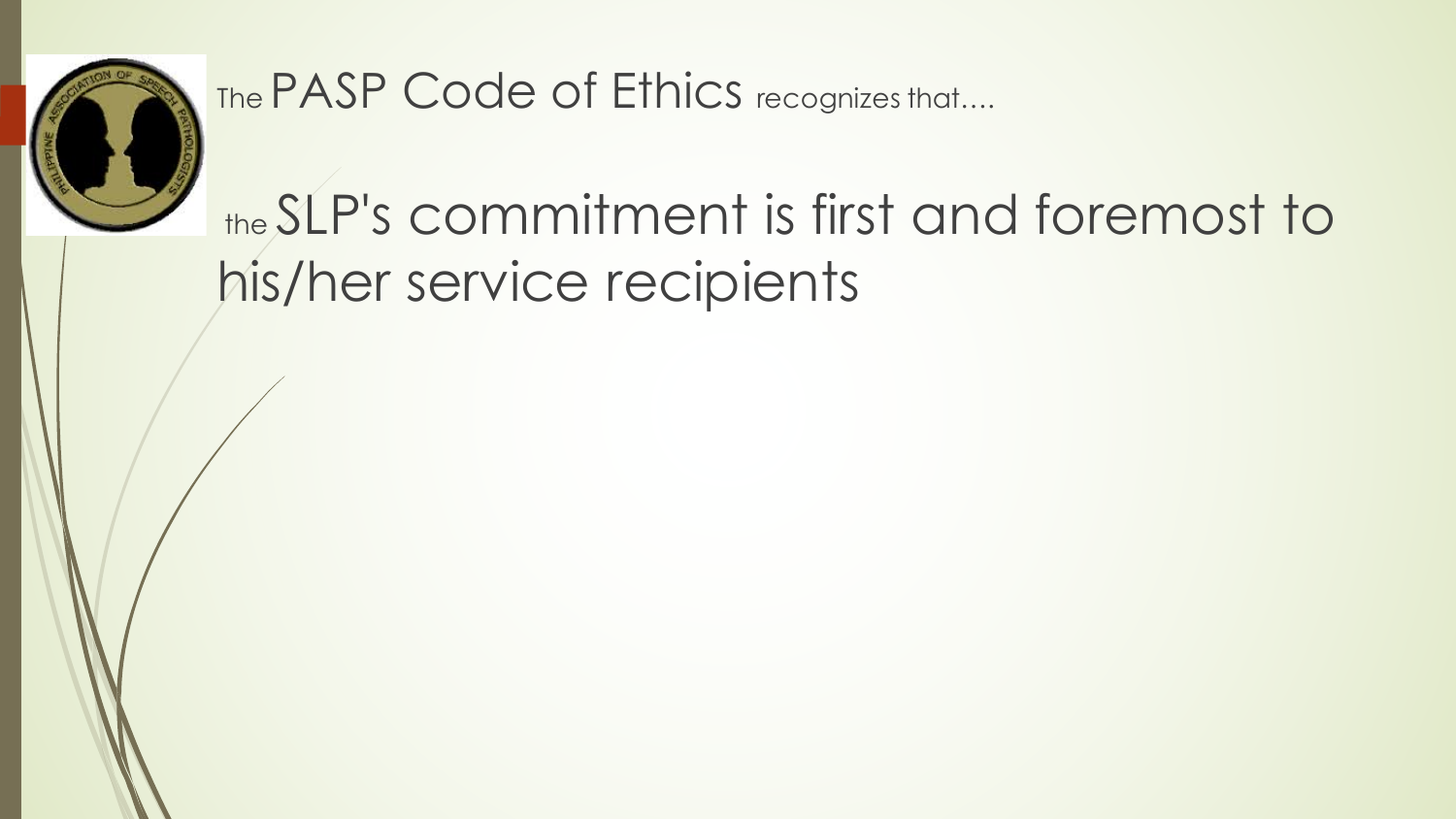

#### The PASP Code of Ethics recognizes that....

the SLP's commitment is first and foremost to his/her service  $\sqrt{r}$  recipients but that his/her commitment also  $extends$ beyond to include the public in general,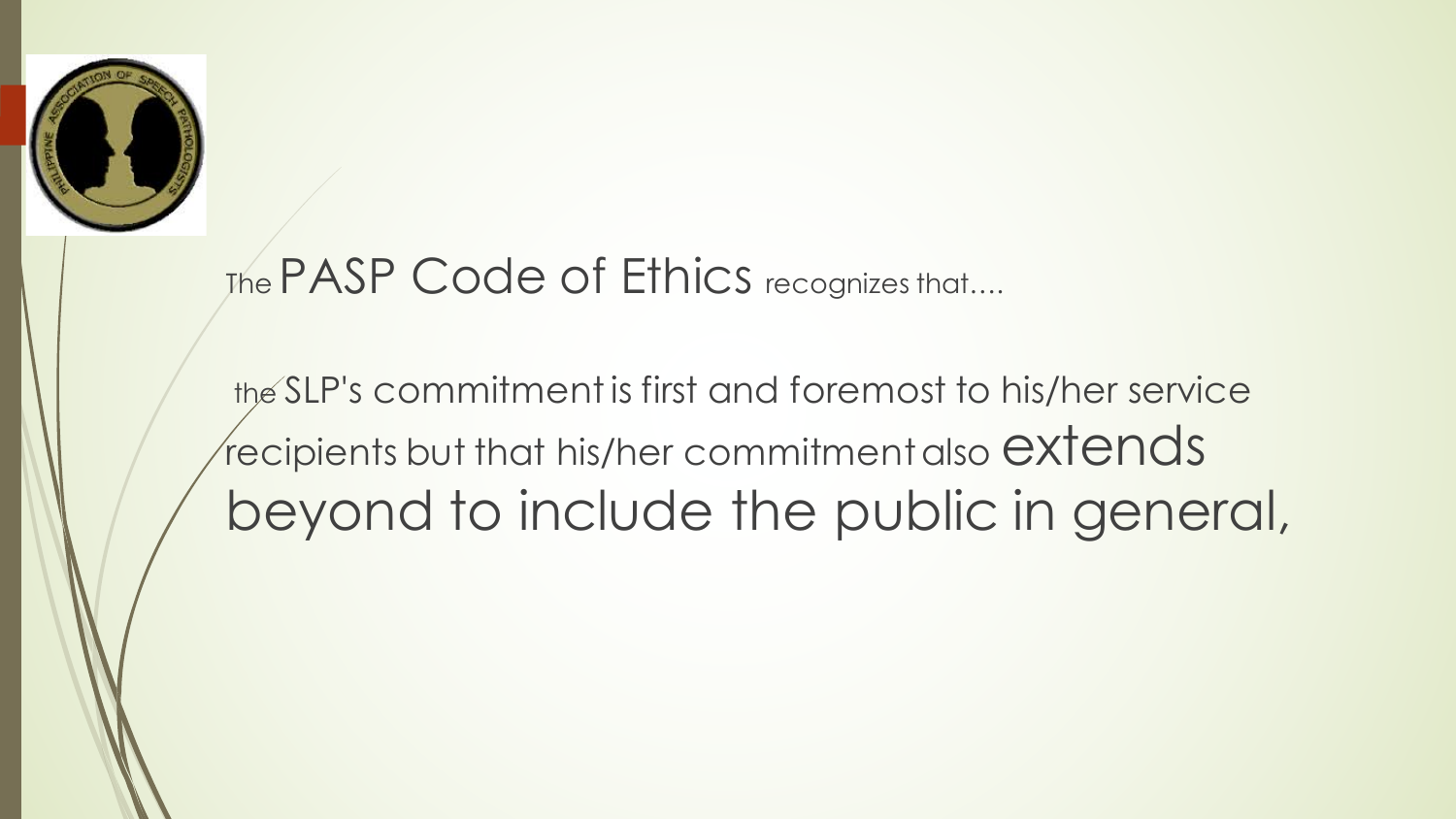

#### The PASP Code of Ethics recognizes that....

the SLP's commitment is first and foremost to his/her service recipients but that his/her commitment also extends beyond to include the public in general, his/her professional colleagues, and the Speech Pathology profession as a whole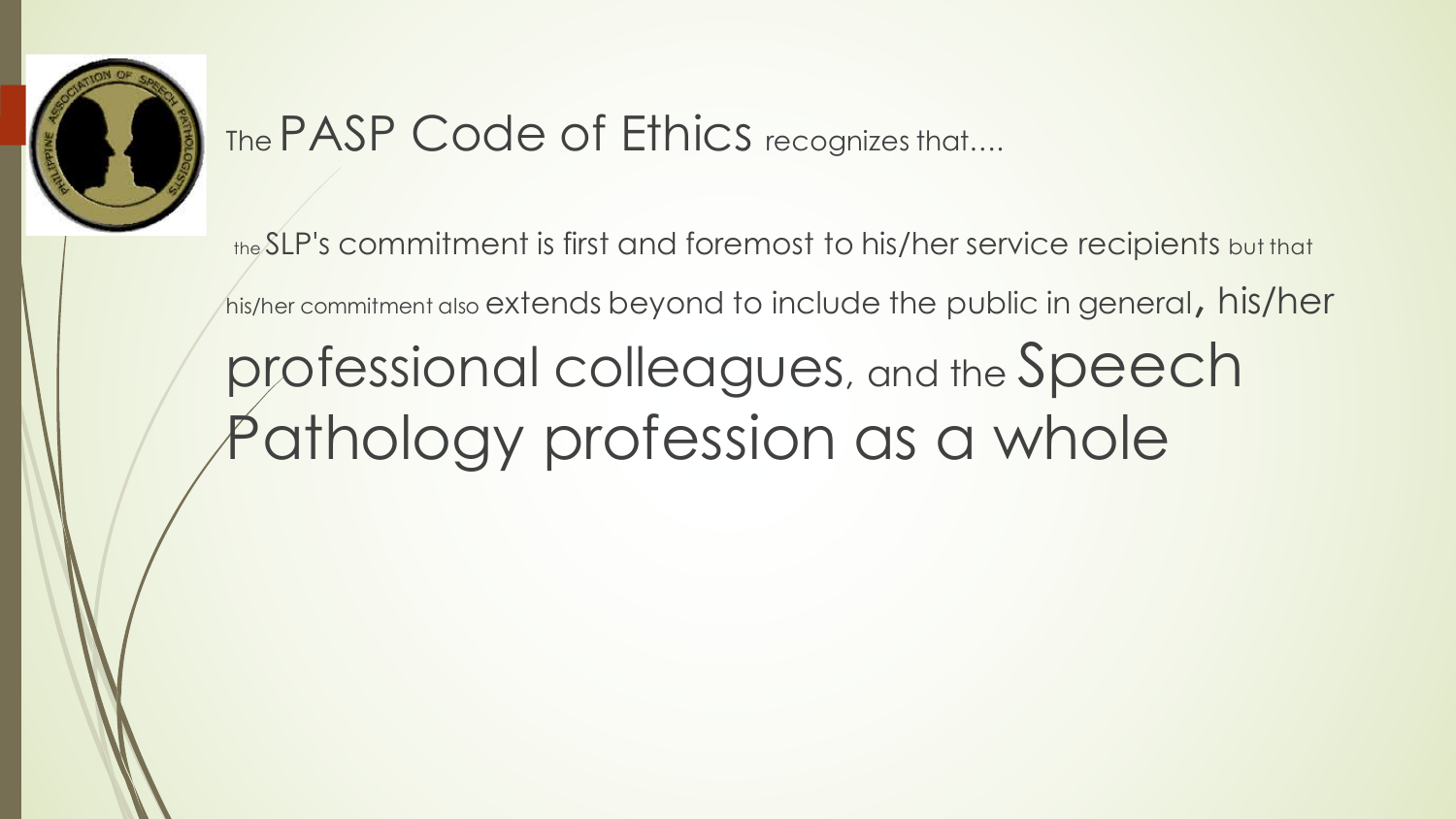

# Philippine Policies affecting the SLP practice

Ma. Georgina D. Mojica, MHPEd CSP-PASP Speech Language Pathology Department College of Rehabilitation Sciences University of Santo Tomas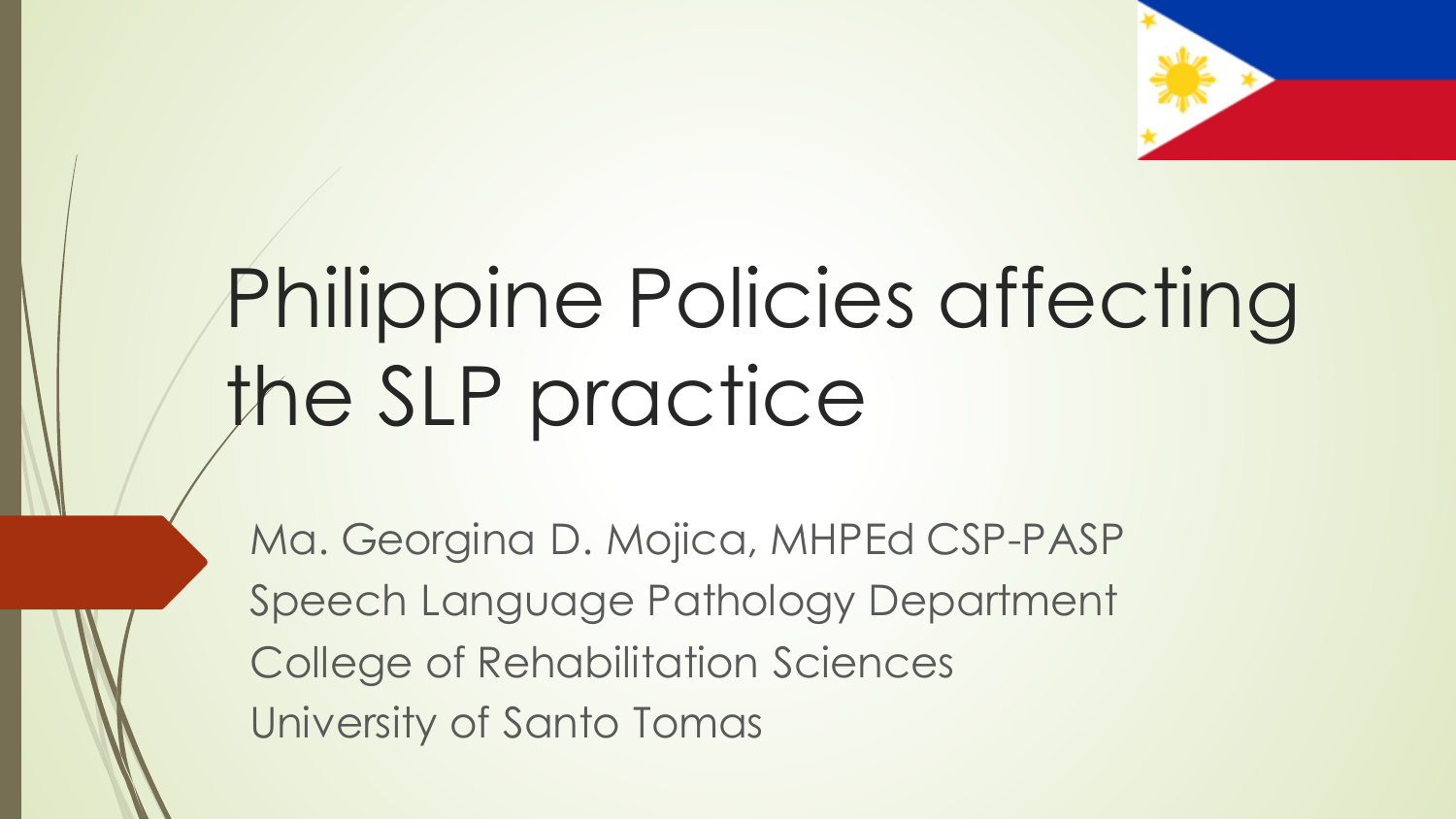

#### $\blacksquare$  Identify the policies that impact the SLP practice

**• Relate the significance of these** policies to the SLP practice locally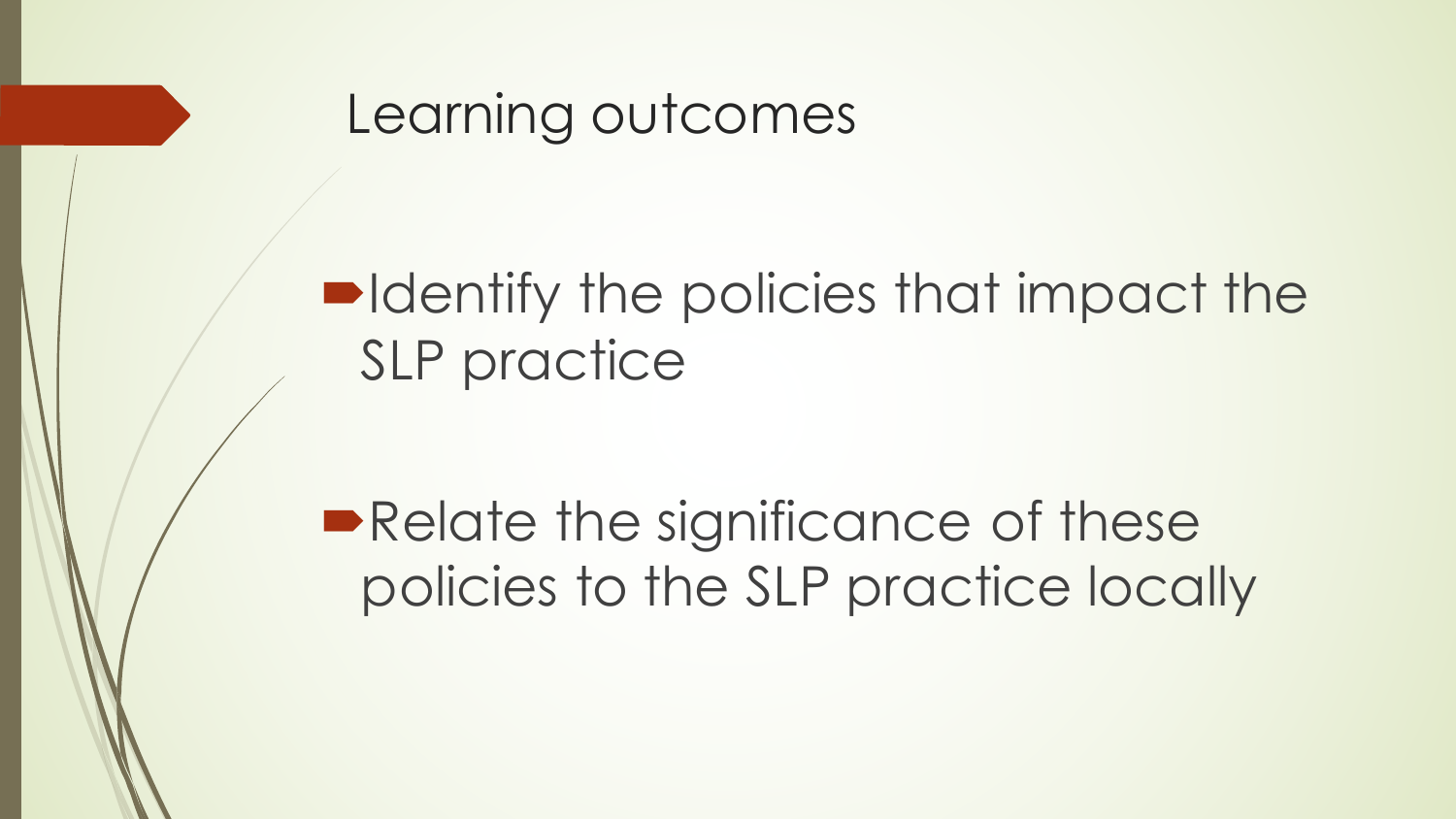

# RA 10754

An act expanding the benefits and privileges of PWDs

Signed into law March 23, 2016 by Pres. Aquino **Proponents:** 

- **ELeyte Rep. Martin Romualdez**
- $\blacktriangleright$  Marikina Rep. Miro Quimbo
- **Senator Sonny Angara**
- **Senator Ralph Recto**
- **Senator Bam Aquino Senator**
- Nancy Binay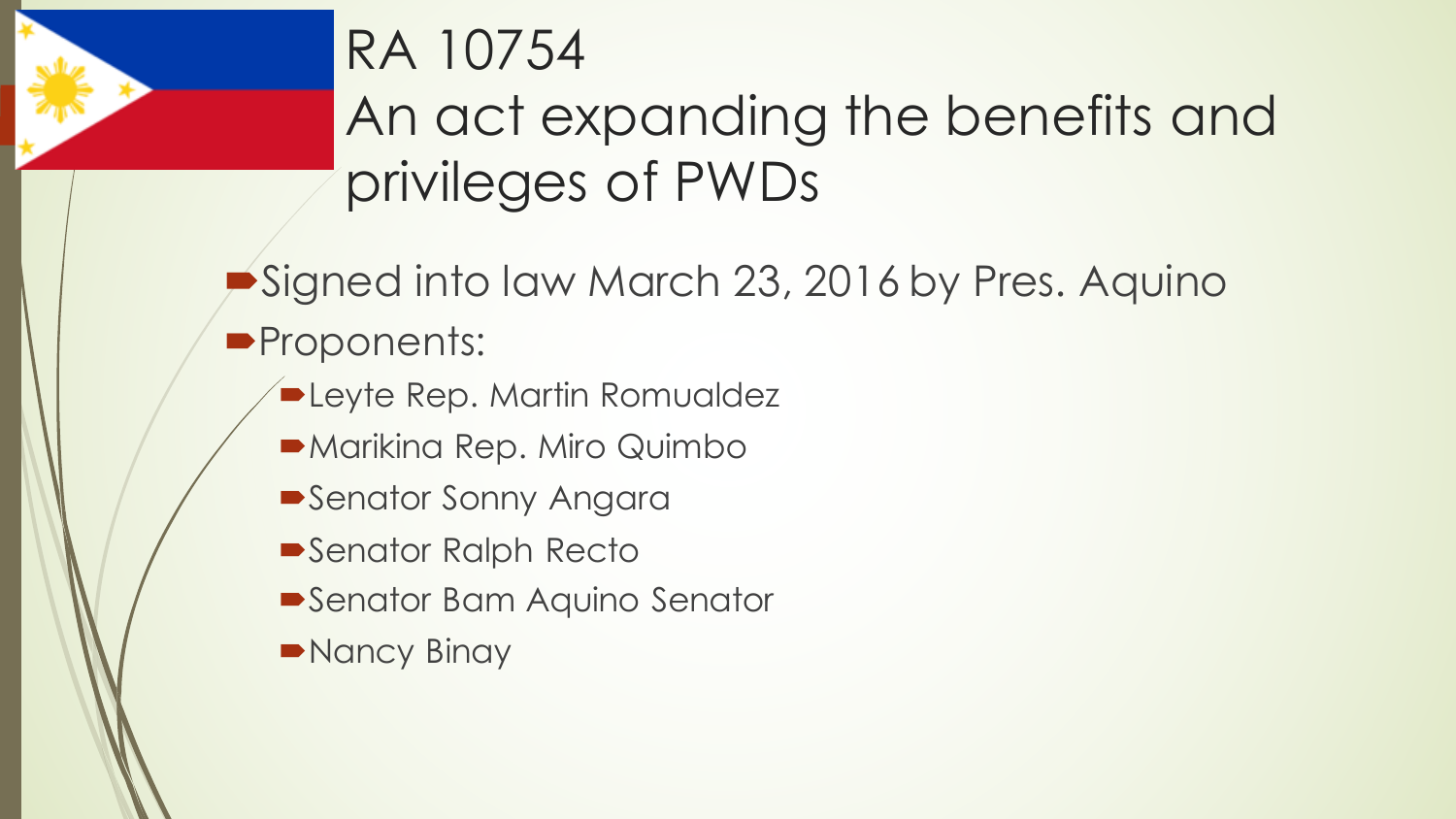

### RA 10754

An act expanding the benefits and privileges of PWDs

■ 20% discount / exemption from VAT  $\blacksquare$  in restaurants, recreational centers, cinema, theaters, etc. ´on medicines

• on medical and dental services

**Pon transportation costs**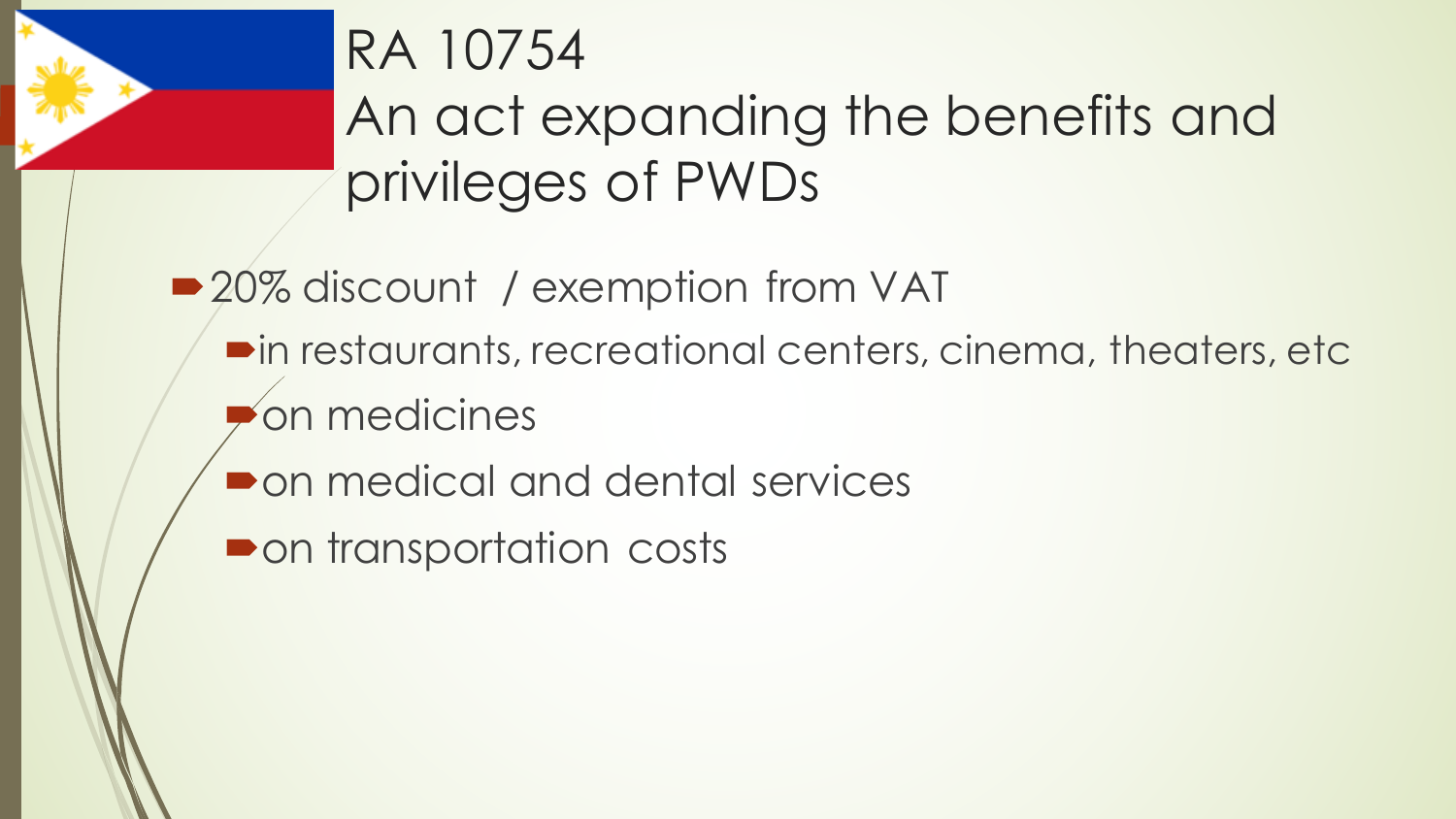

 $\blacktriangleright$  Educational assistance to PWD

primary, secondary, tertiary, post tertiary • vocational or technical education, in both public and private schools

PROVIDED that the PWD shall meet the minimum admission requirement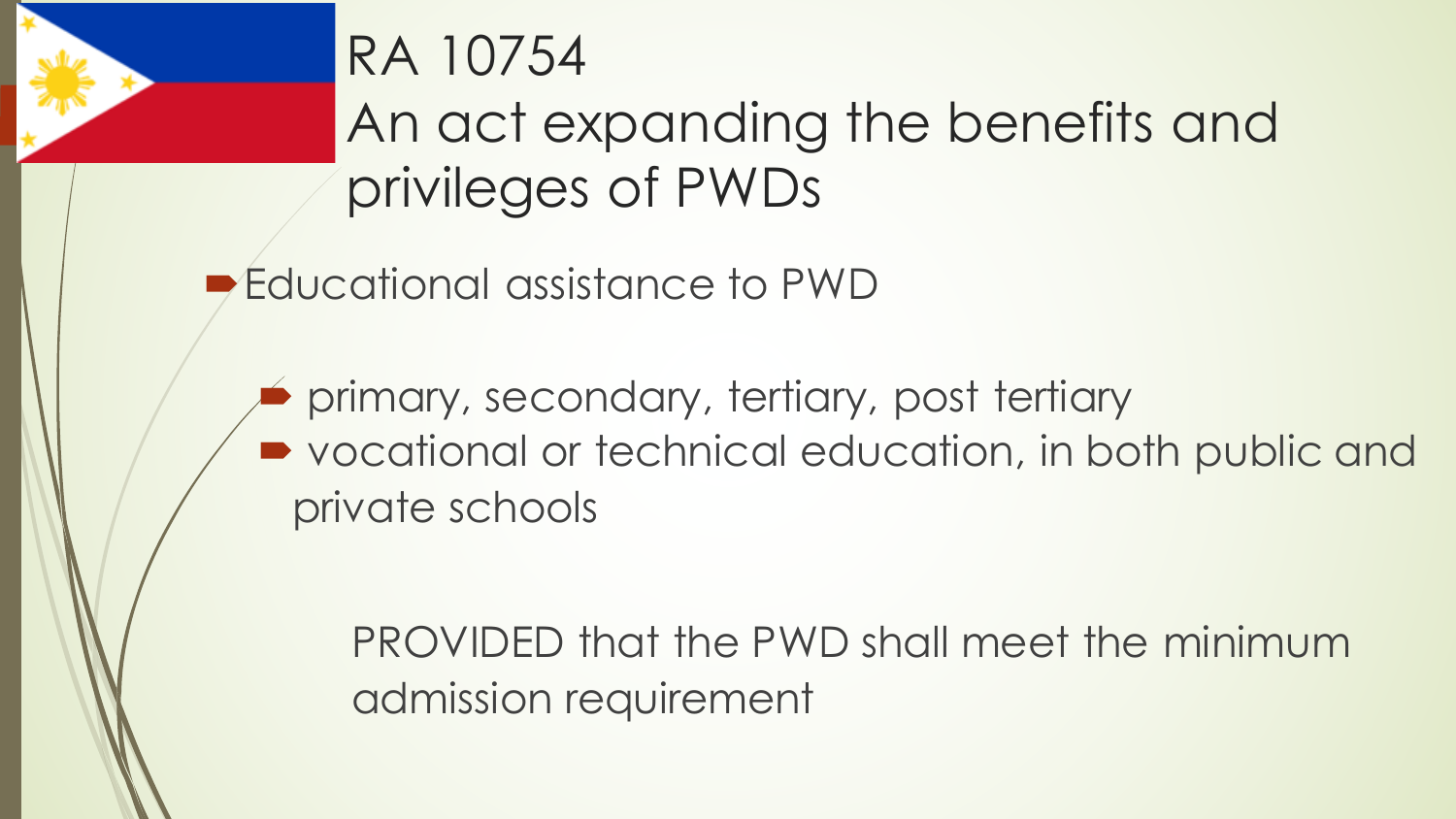

provision of scholarships, grants, financial aids, subsidies and other incentives to qualified PWD

 $\rightarrow$  support for books, learning materials, and uniform allowance to the extent feasible

ROVIDED that the PWD shall meet the minimum admission equirement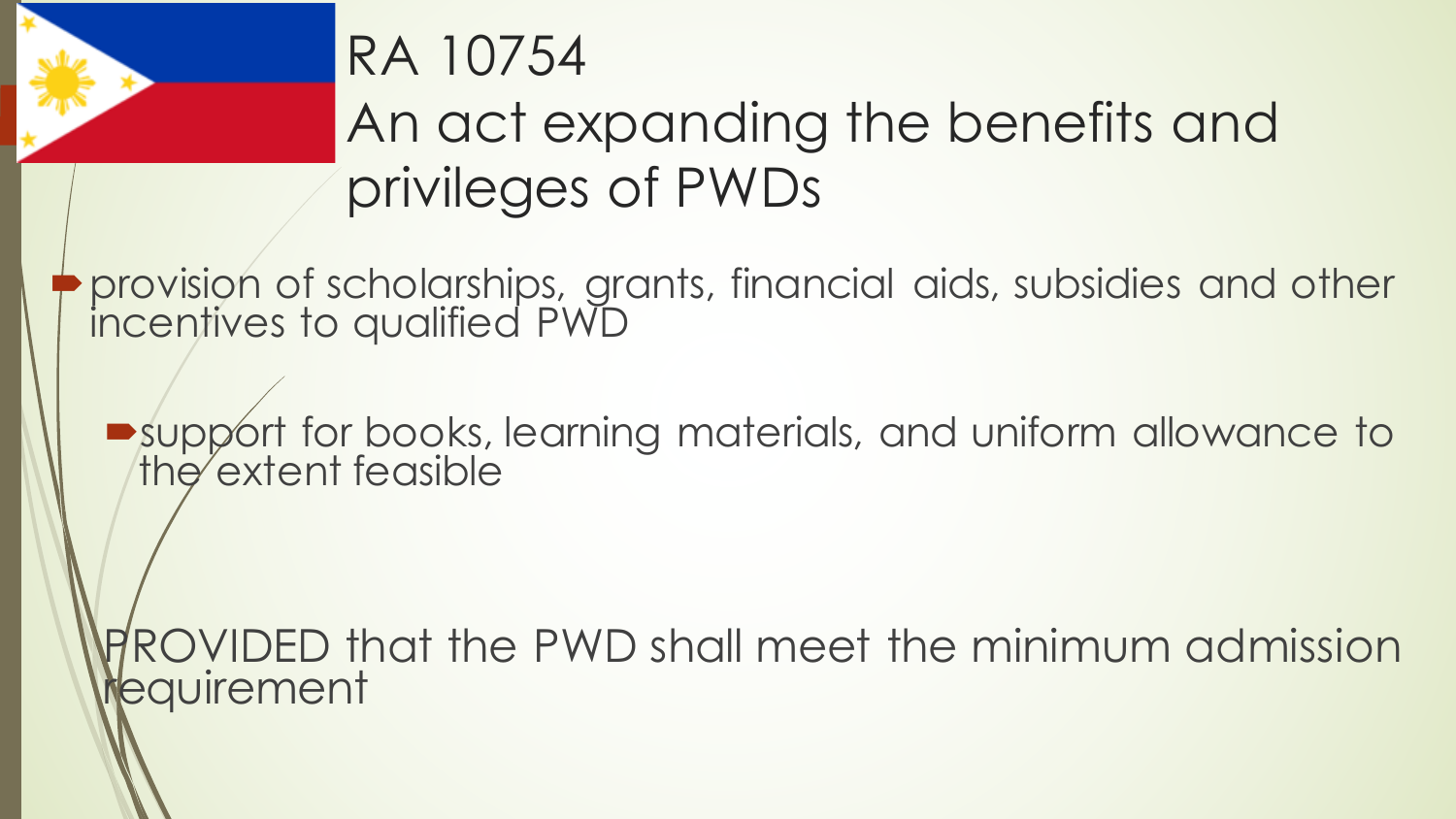

 $\blacksquare$  To the extent practicable and feasible, the continuance of the same benefits and privileges given by the Government Service Insurance System (GSIS), Social Security System (SSS), and Pag-ABIG, as the case may be, as are enjoyed by those in actual service;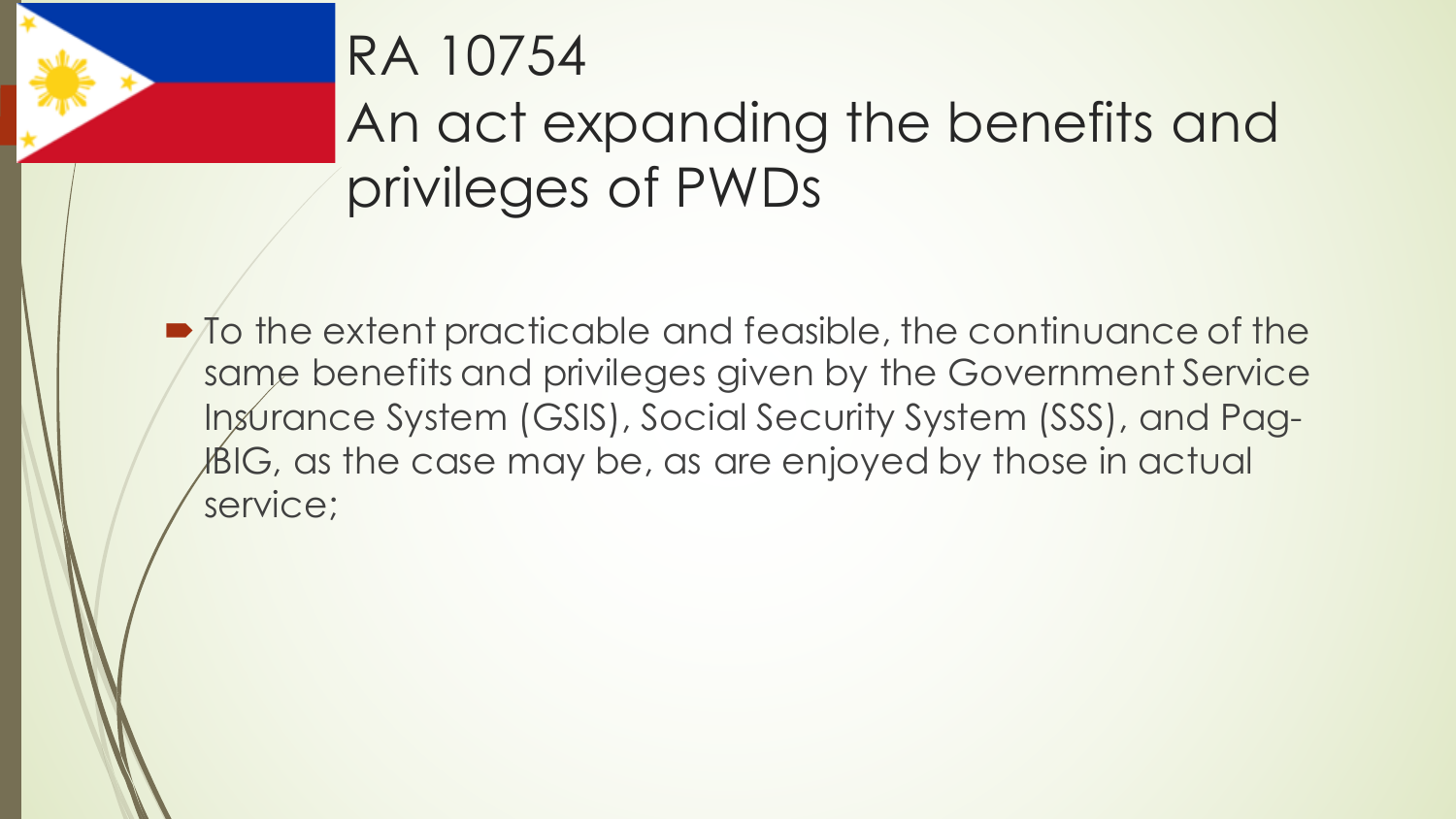

 $\blacktriangleright$  To the extent possible, the government may grant special discounts in special programs for PWD on purchase of basic commodities, subject to the guidelines to be issued for the purpose by the Department of Trade and Industry (DTI) and the Department of Agriculture (DA);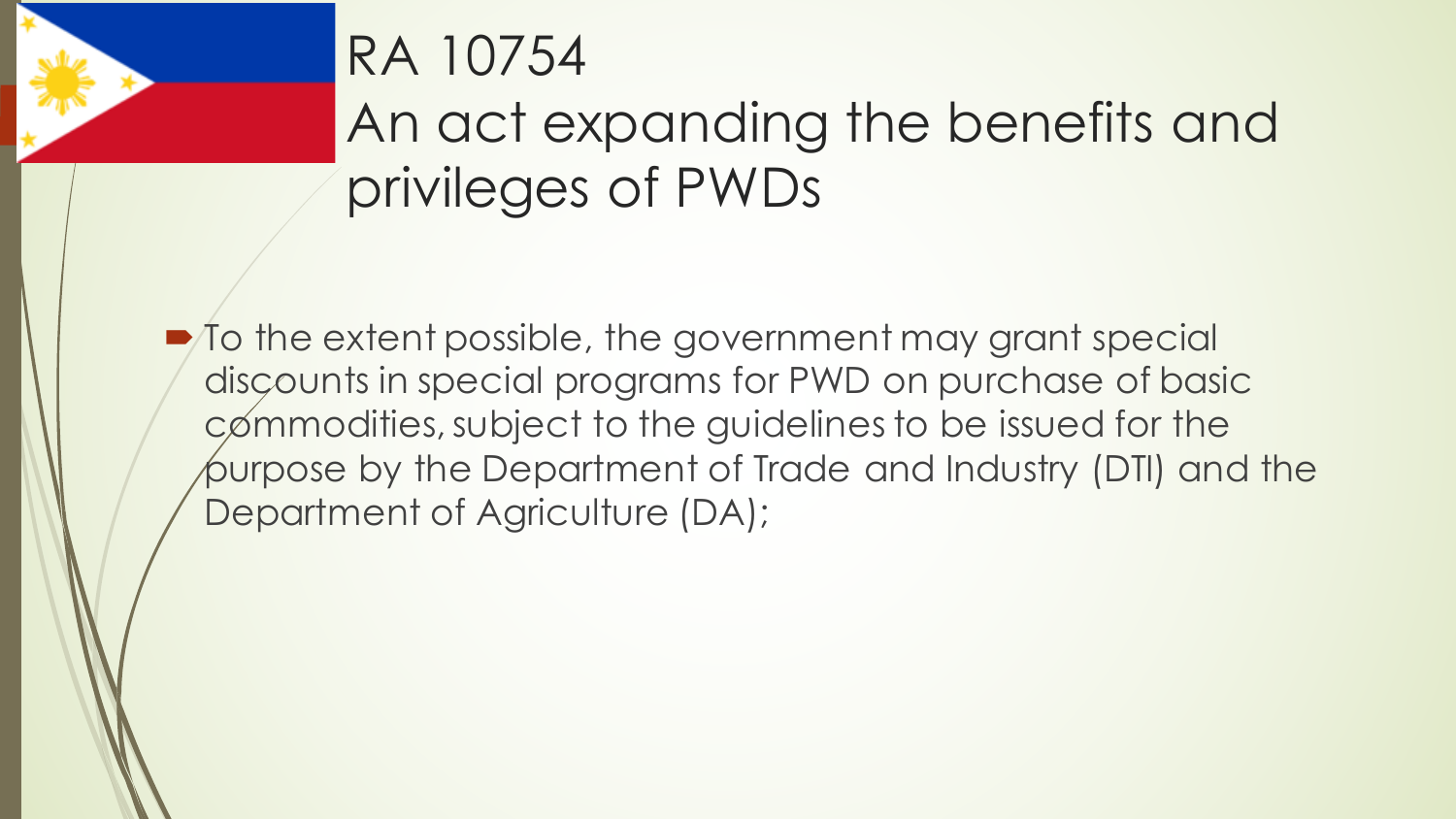

**Provision of express lanes for PWD in all commercial and** government establishments; in the absence thereof, priority shall be given to them.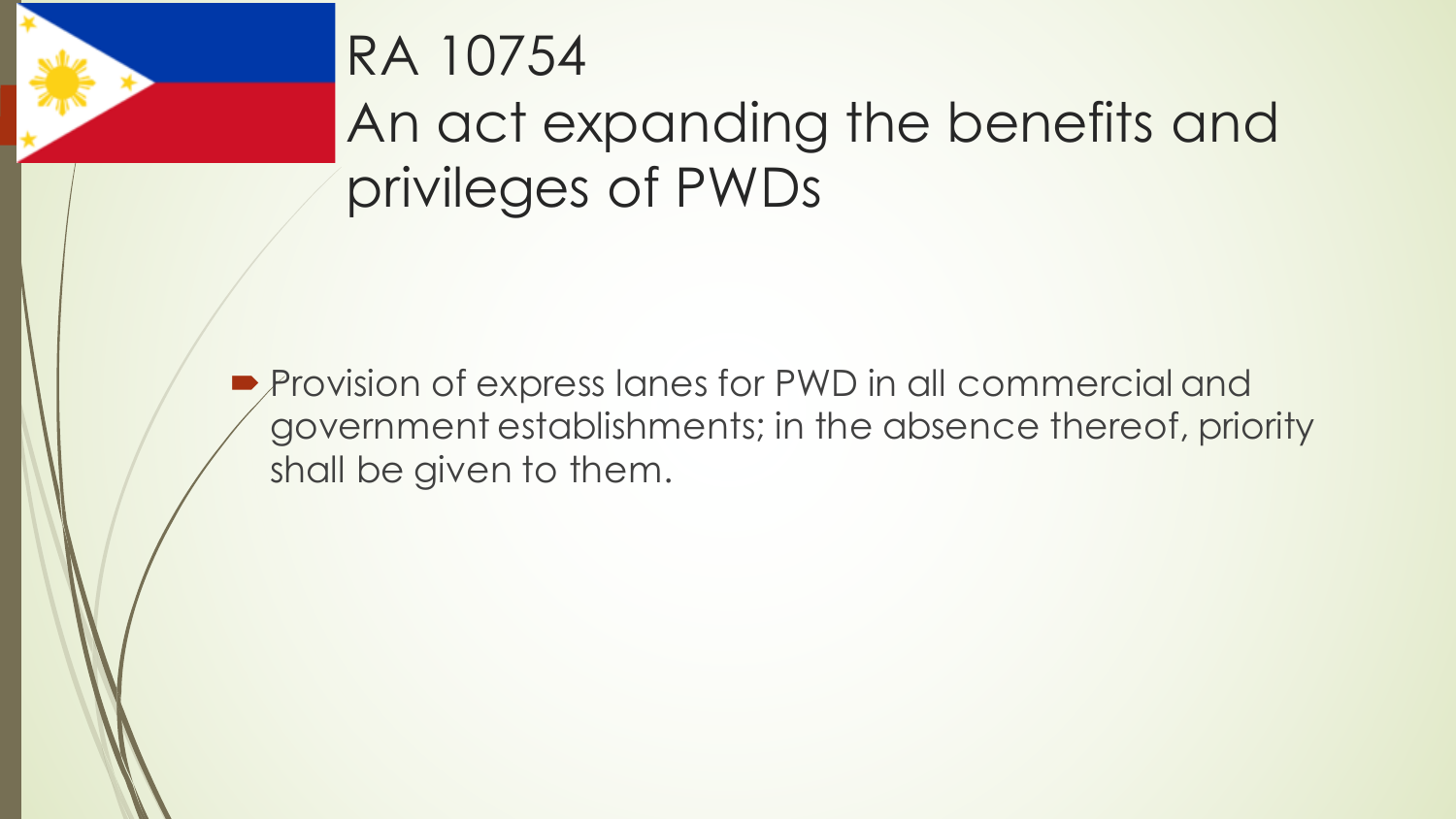

# RA 10754

An act expanding the benefits and privileges of PWDs

 $\blacksquare$  Tax Incentives given to the caregivers of the PWDs

 $\blacktriangleright$ PWDs are dependents of the taxpayers up to the 4<sup>th</sup> degree of consanguinity or affinity

■IRR by the DOH, DOF, DSWD, NCDA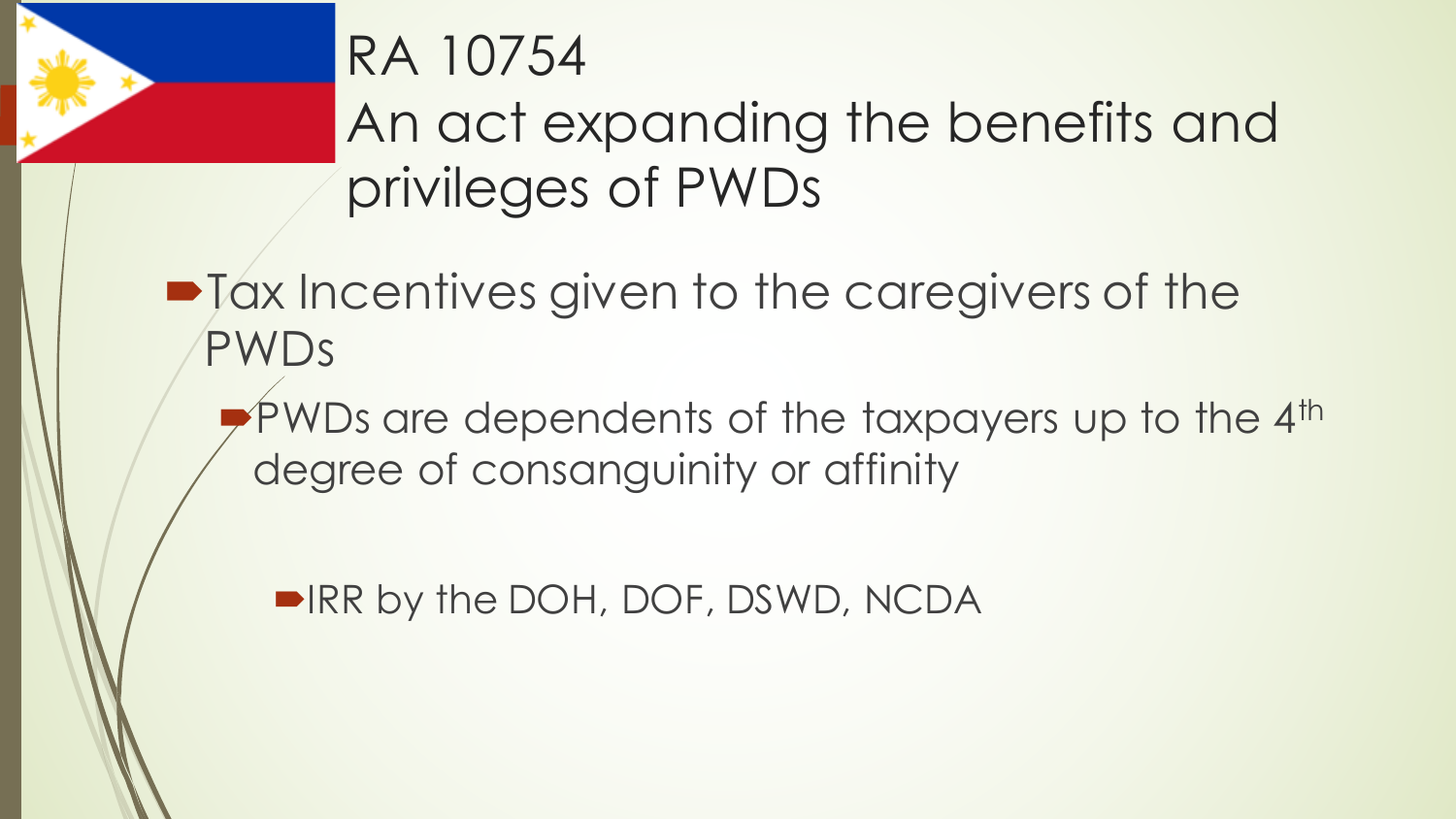

• What needs to be presented by the PWD?

 $\blacktriangleright$  An identification card issued by the city or municipal mayor or the barangay captain of the place where the PWD resides; or

- Passport of the PWD concerned; or
- Transportation discount fare Identification Card (ID) issued by the National Council for the Welfare of Disabled Persons (NCWDP)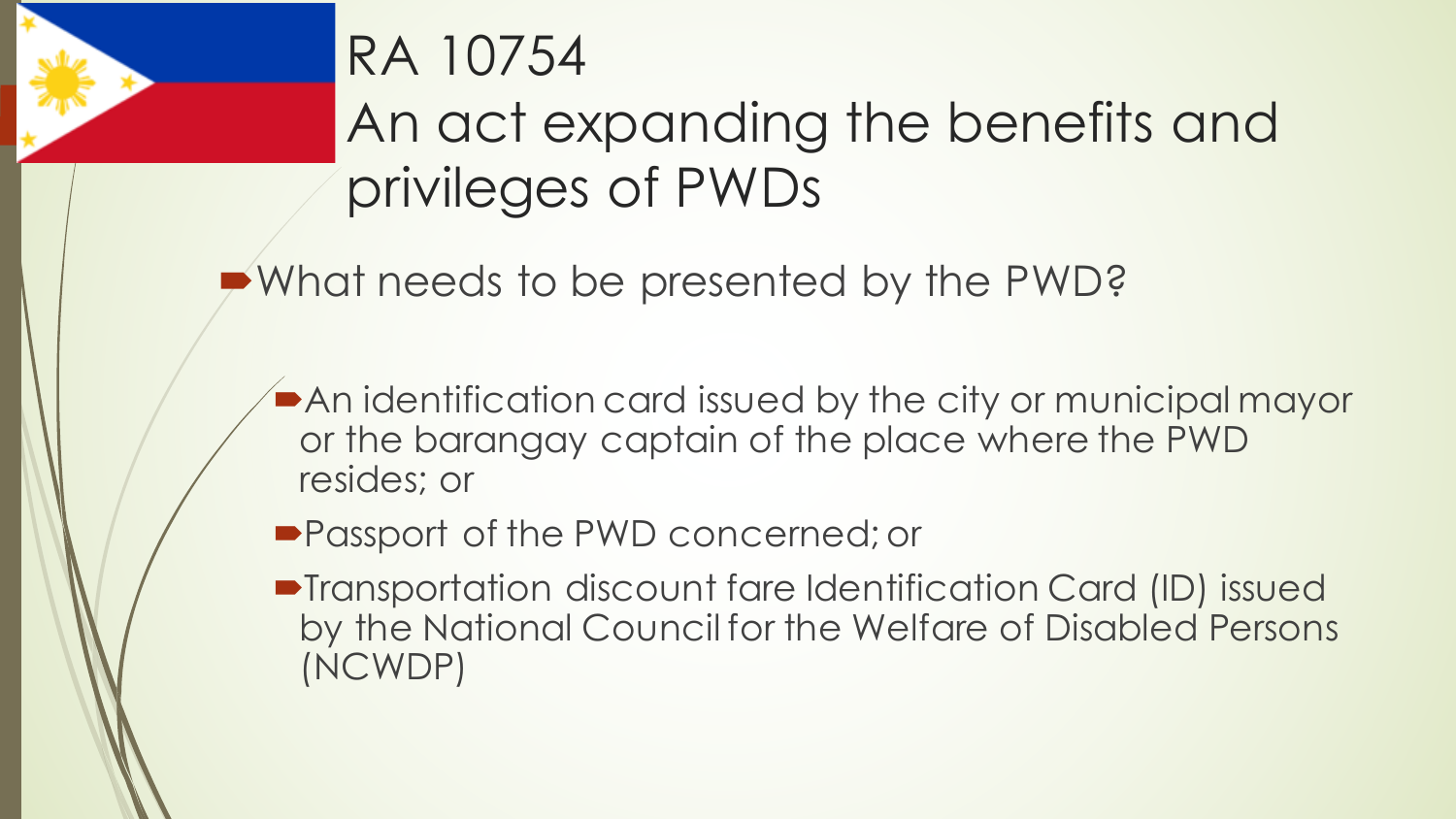

Advocates for the PWDs

need to know their rights families patients

Goal - setting for the PWDs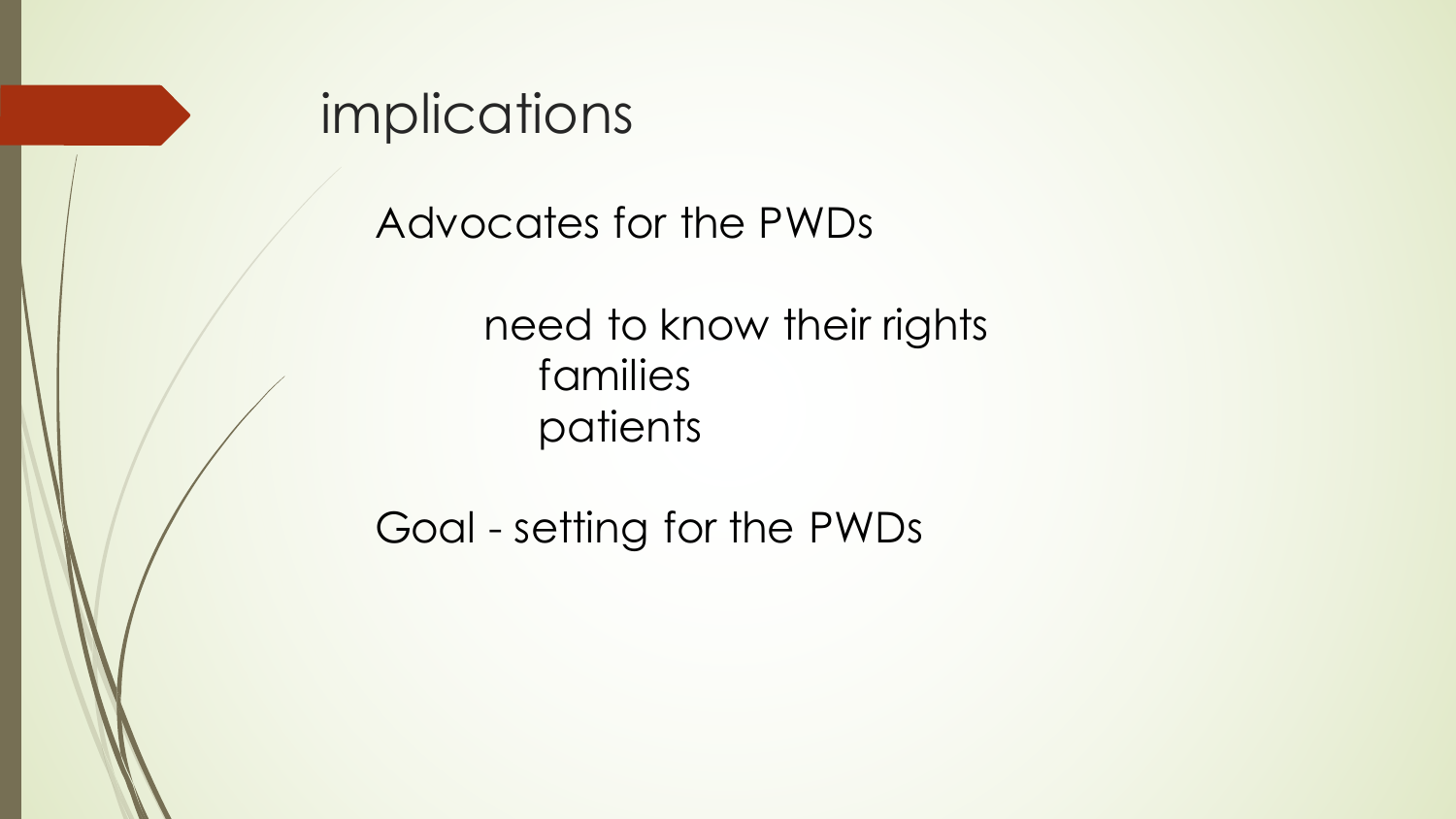Physicians for Peace, Inc., through a program cooperation agreement (PCA) with UNICEF, is assisting the Department of Health (DOH) and the Philippine Health Insurance Corporation, Inc. (PhilHealth) to improve access to assistive technology and rehabilitation services for children with disabilities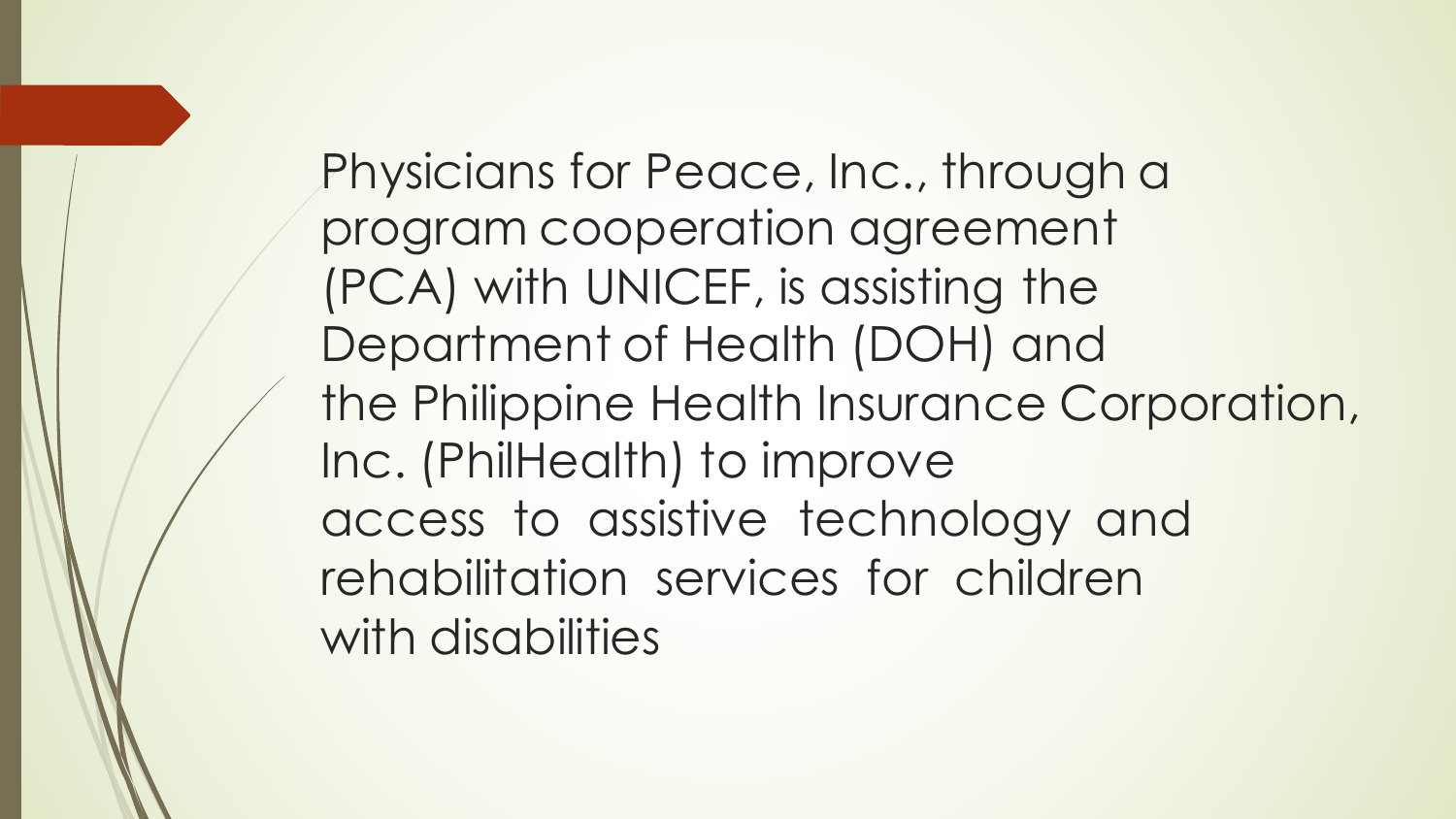#### Benefit package for children with disabilities

 $\blacktriangleright$  Vision

- $\blacktriangleright$  Hearing\*
- Mobility

**Neurodevelopmental**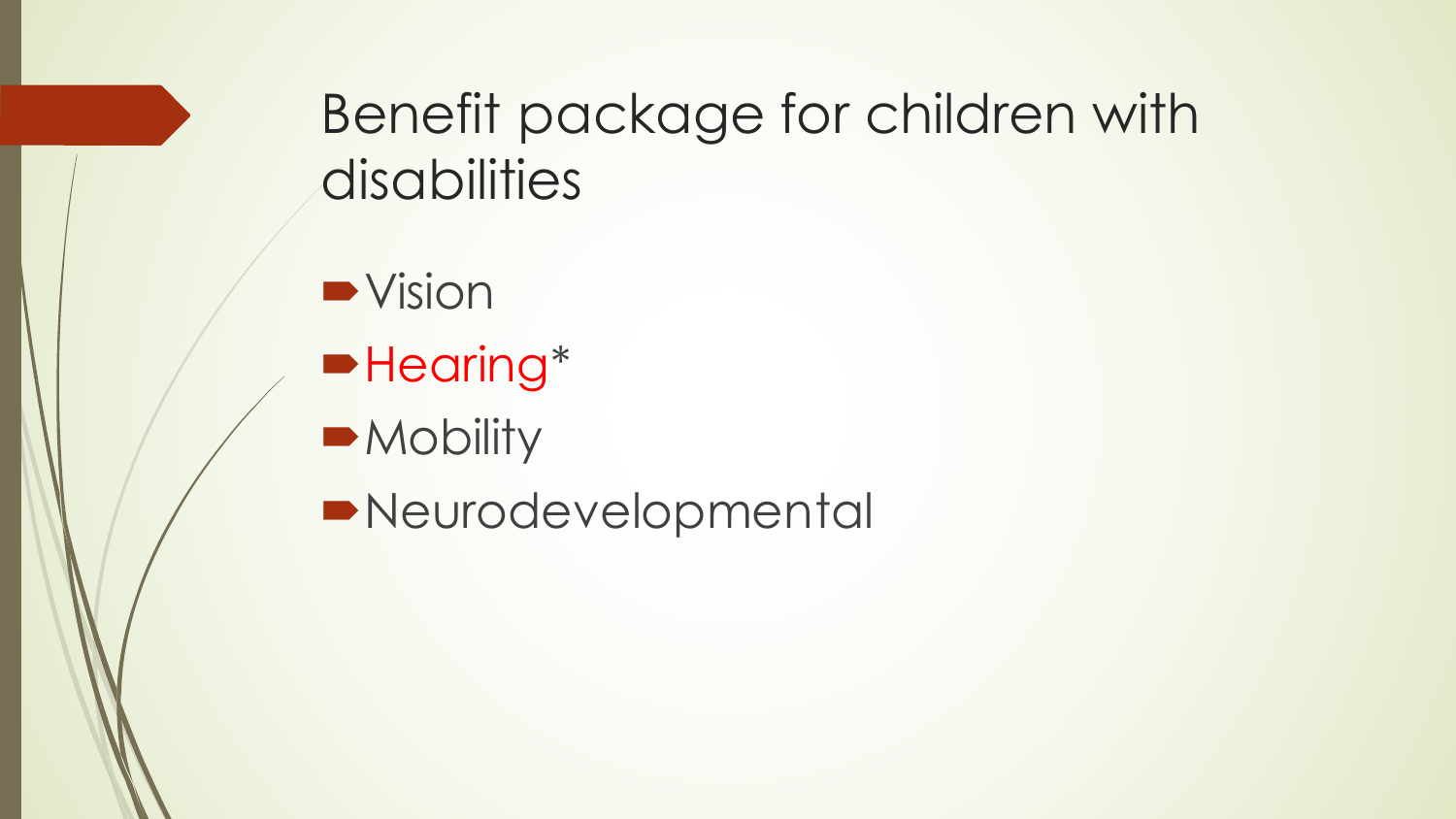#### **Highlights**

### **0-18 years old**

- Diagnostics / Audiological studies
- Hearing aid fitting
- Inclusive of ear molds and batteries
- $\blacktriangleright$  SLP evaluation
- 52 Speech Therapy sessions for a year up to 3 years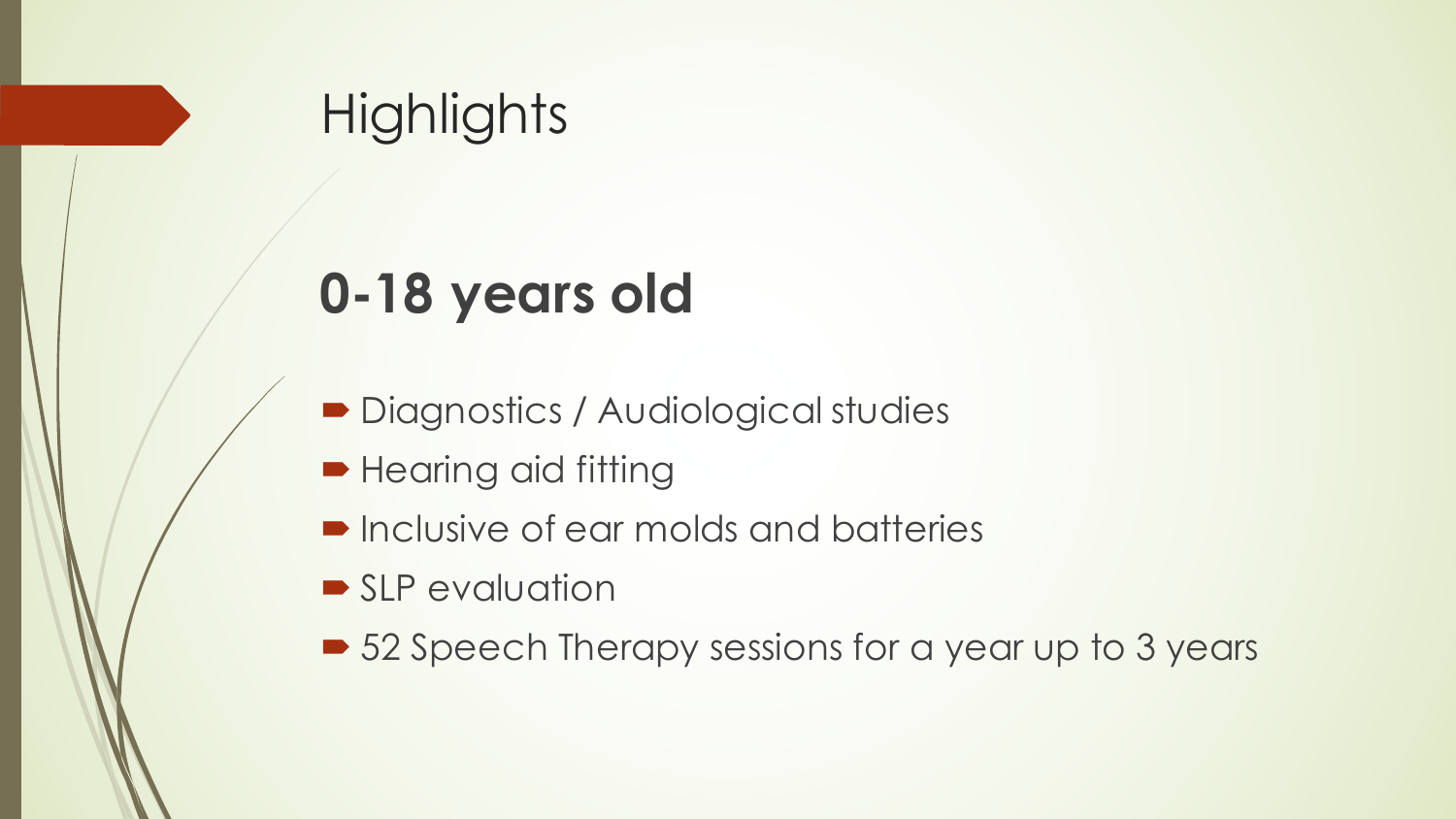

#### **0-18 years old**

- **Progressive needs specific**
- HL Severity specific
- $\blacksquare$ Identified mandatory minimum and maximum standards of care
- Qualified service-delivery providers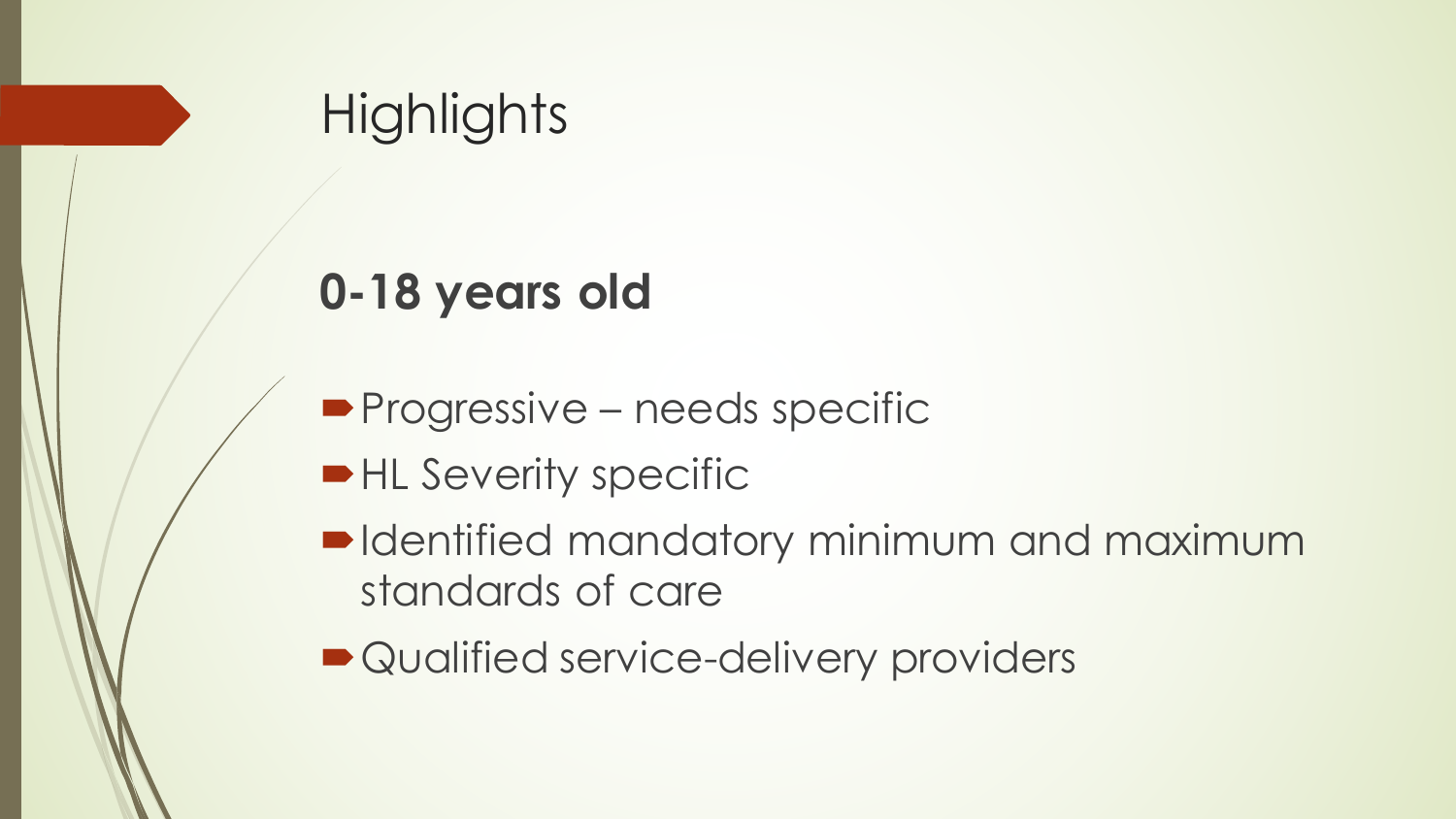#### implications

- Documentation and Monitoring
- Standards of practice
- Observance of Ethical practice at all times
- **Affiliation with accredited hospitals**
- Number of SLPs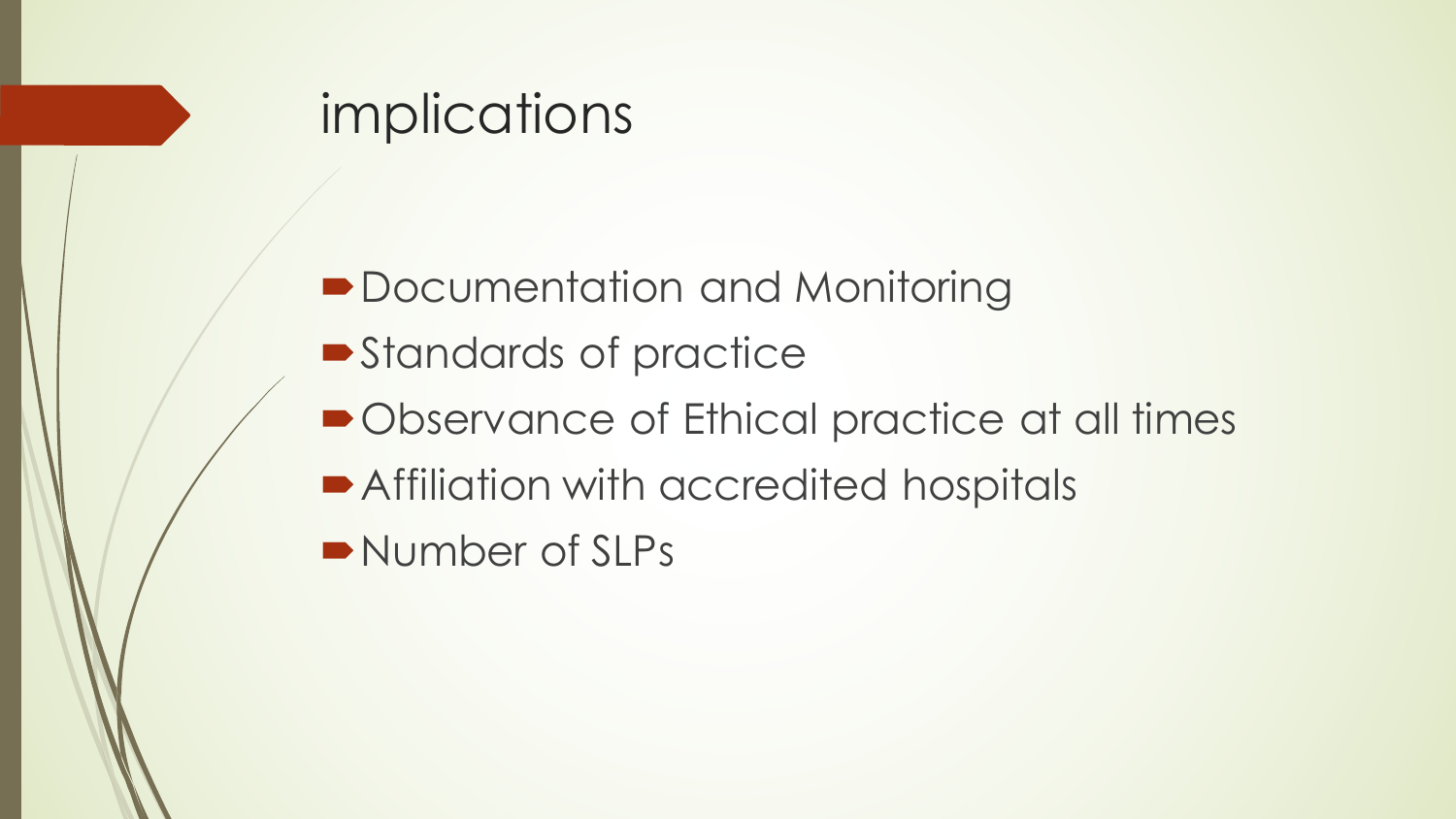#### CHED CMO 29

CMO 29 took effect beginning school year 2012-2013

States the policies, standards and guidelines for HEIs offering the SLP curriculum faculty qualifications, loading, etc facilities. Classroom, labs, etc clinical internship provision library facilities, collection, ratio of books to students, etc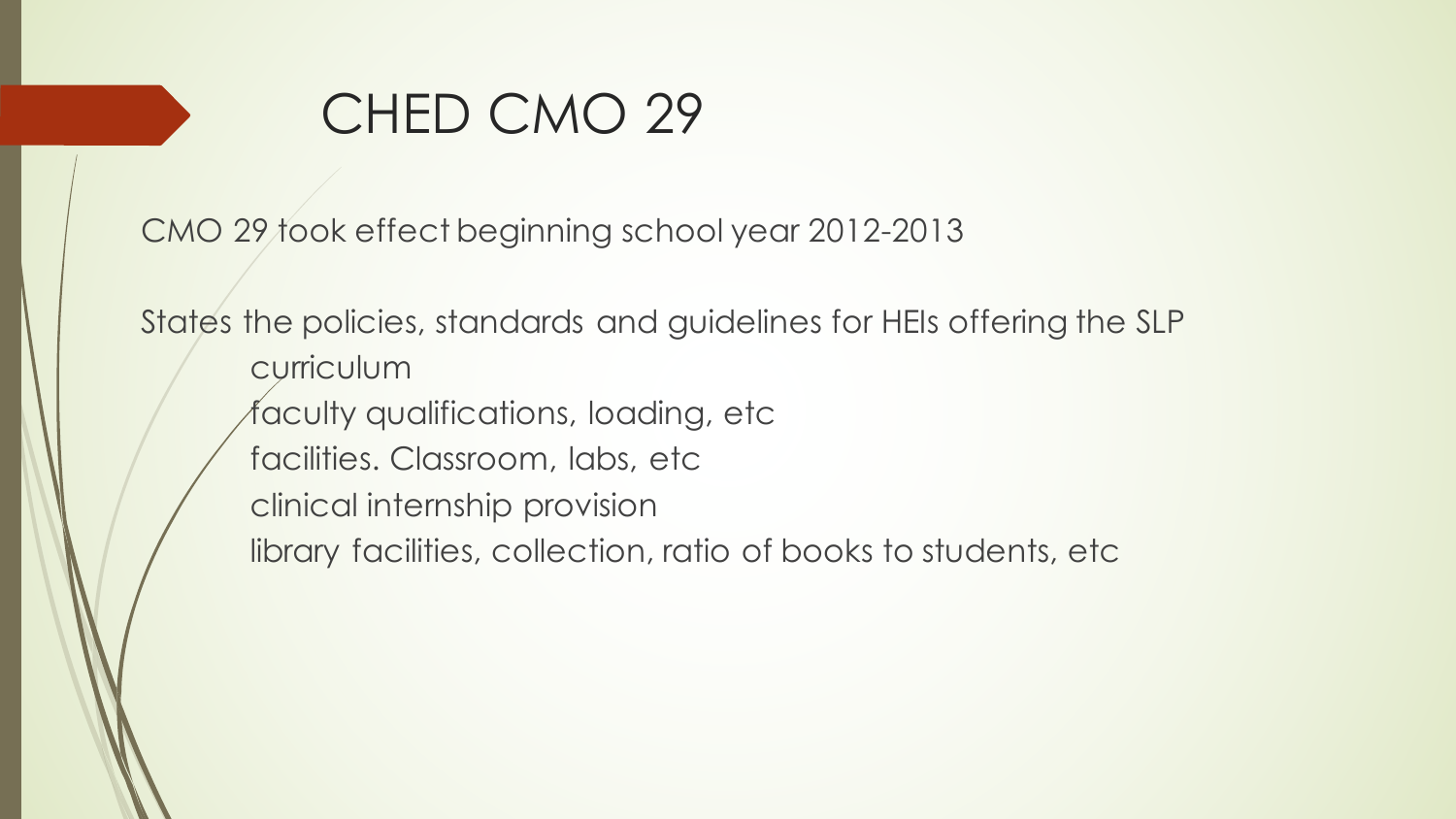

#### **Standards are set**

#### • Quality assurance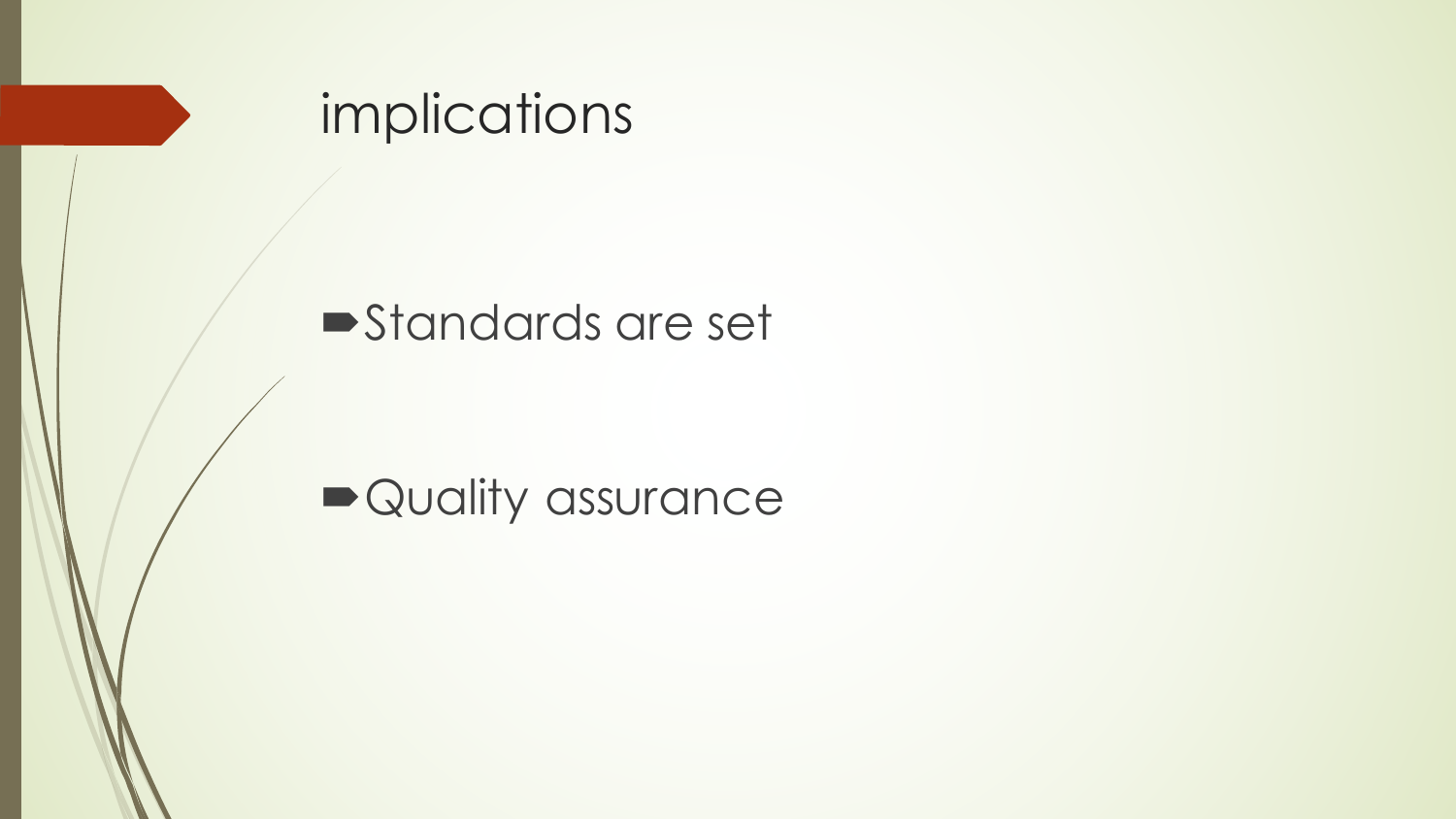#### CHED CMO 29 s 2011 changes

to reflect program outcomes --- OBE transition to K-12 ---- 5 years to 4 years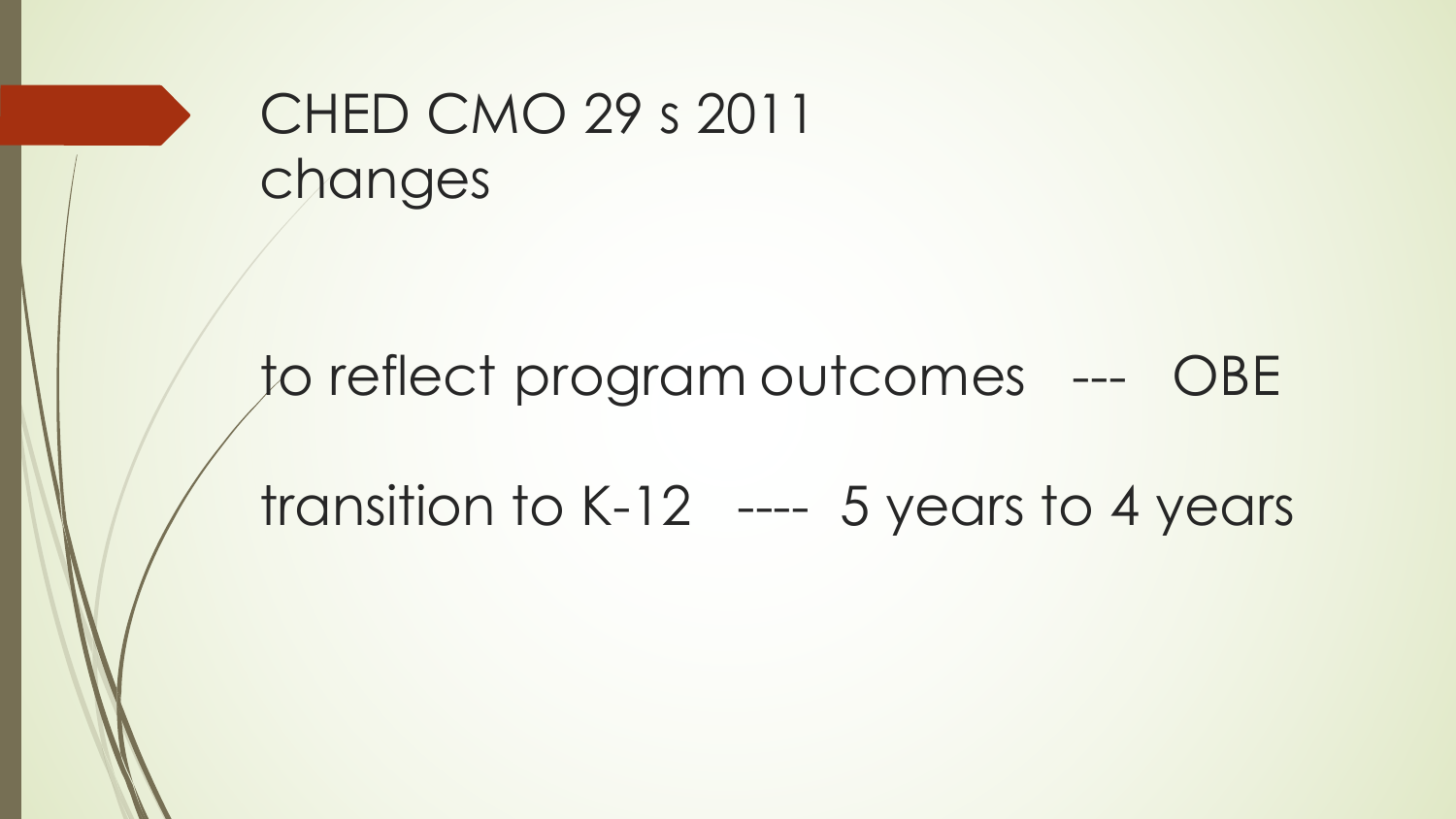#### SLP bill

■ Create a Professional Regulatory Board for Speech Language Pathology

• Define the function duties of the board

• Lay the standards for examination, registration and licensing of the SLP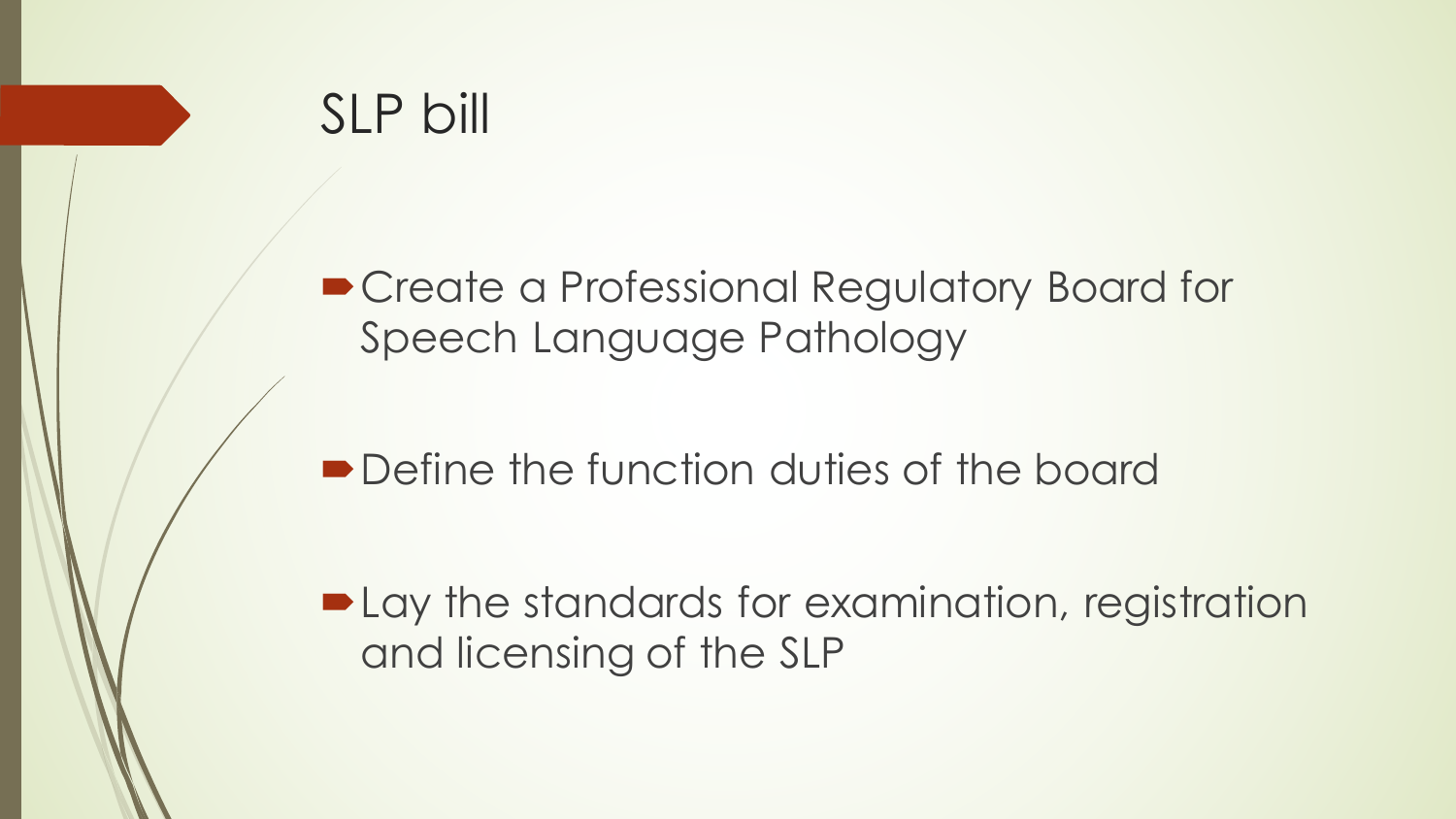

 $\blacktriangleright$  Maintain standards; levelling expectations

**Protect the public**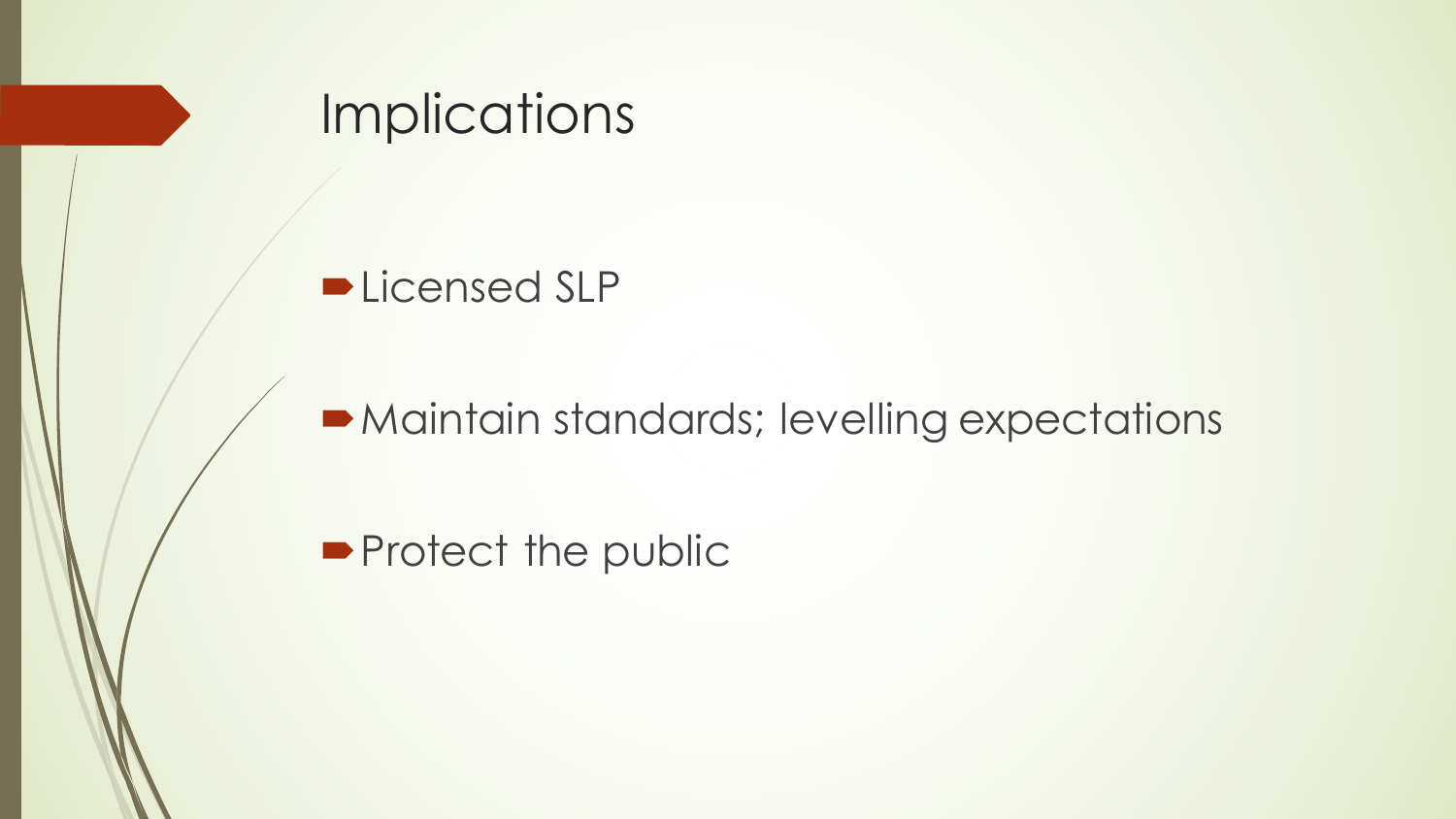

#### **•Challenge**

 $\blacksquare$  how to carry out better programs for our clients?

- $\blacksquare$  how we can better work with each other?
	- $\bigcirc$ Co-SLP
	- Other professionals
	- Parents and other stakeholders